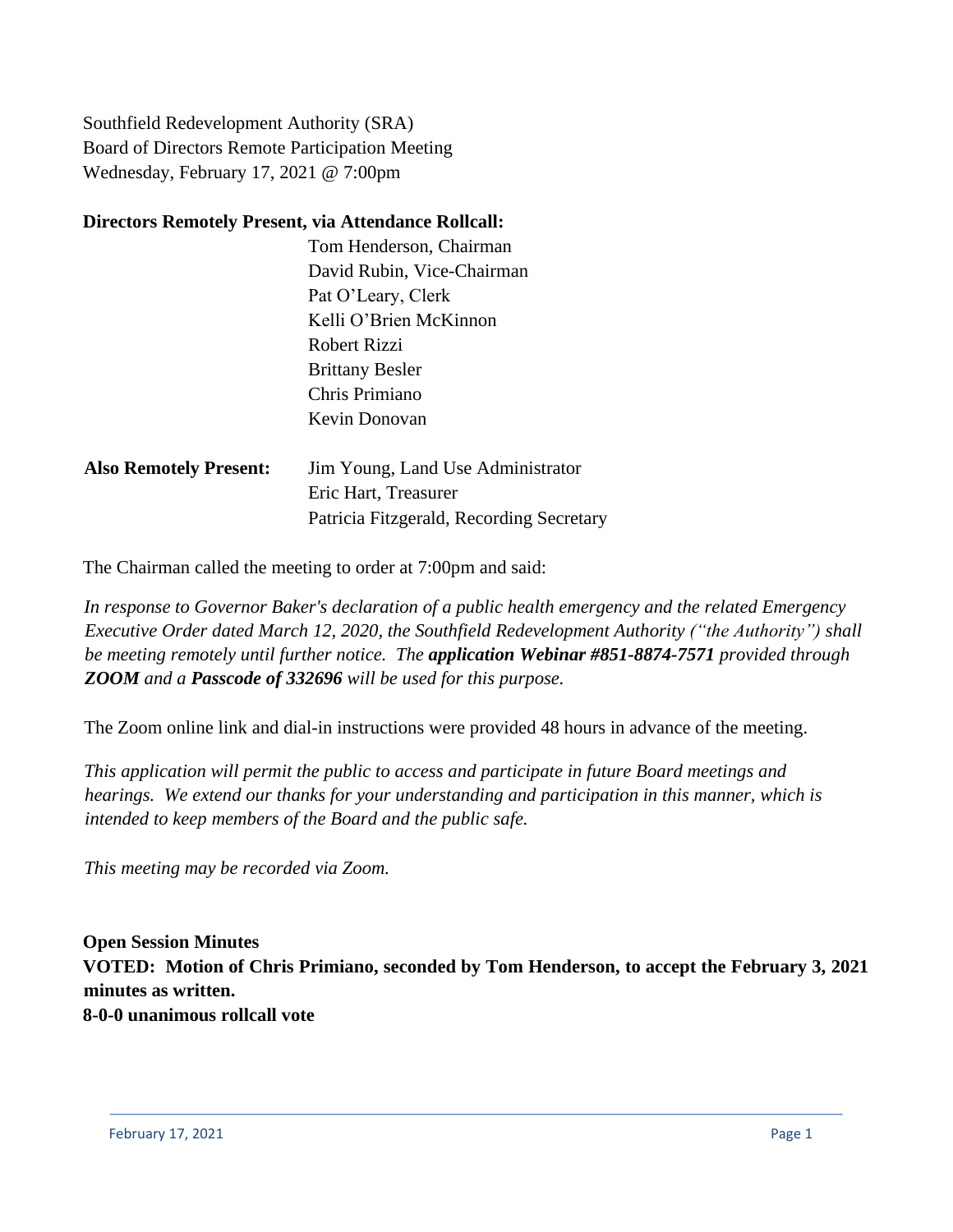## **Special Permit Granting Authority:**

# **-Recreation Complex – 188 Memorial Grove Avenue Request to extend the beer and wine sales period to June 30, 2021; applicants are Union Point Sports LLC and MMCUP, Inc.**

Mr. Young said this temporary, modular building is not open yet, and it is anticipated that the Town of Weymouth Occupancy Permit will take another 30 days. As there is a Free Jacks game on July 18<sup>th</sup>, it was decided to extend the beer and wine sales to July 30<sup>th</sup>.

# **VOTED: Motion of Tom Henderson, seconded by Kevin Donovan, to extend the beer and wine sales period to July 30, 2021**

**7-0-0 unanimous rollcall vote** (Bob Rizzi not connected)

## **-Recreation Complex – 206 Memorial Grove Avenue Request for Minor Plan Change to Approved Joint Site Plan/Special Permit for New England Free Jacks venue for the 2021 season.**

Jordan Borrosh of the New England Free Jacks said they want to create a safe environment and in keeping with COVID requirements she explained:

- The usual capacity of 3,020, during COVID will be restricted to: (currently at) 25%, Phase II, 40% at Phase III, and full capacity at Phase IV.
- COVID protocols: there will be multiple access and egress locations, they will stagger arrival times and provide gate information, all checkpoints will have masks, and adjustments will be made as needed; they intend to be completely transparent.

Free Jacks CEO, Alex Magleby, confirmed that they have finalized the off-site parking agreement with Washington Capital for the same location proposed last year.

## *Public comments:* none

### Measure 21-03

**VOTED: Motion of Tom Henderson, seconded by Kelli O'Brien McKinnon, that the Special Permit Granting Authority approve the Minor Plan Change to Joint Site Plan and Special Permit Approval for the Recreation Complex project, as presented, with conditions 1-12. In addition, Condition 13 will require documentation of the parking agreement with Washington Capital, and Condition 14 will require compliance with all COVID regulations and guidance. 8-0-0 unanimous rollcall vote**